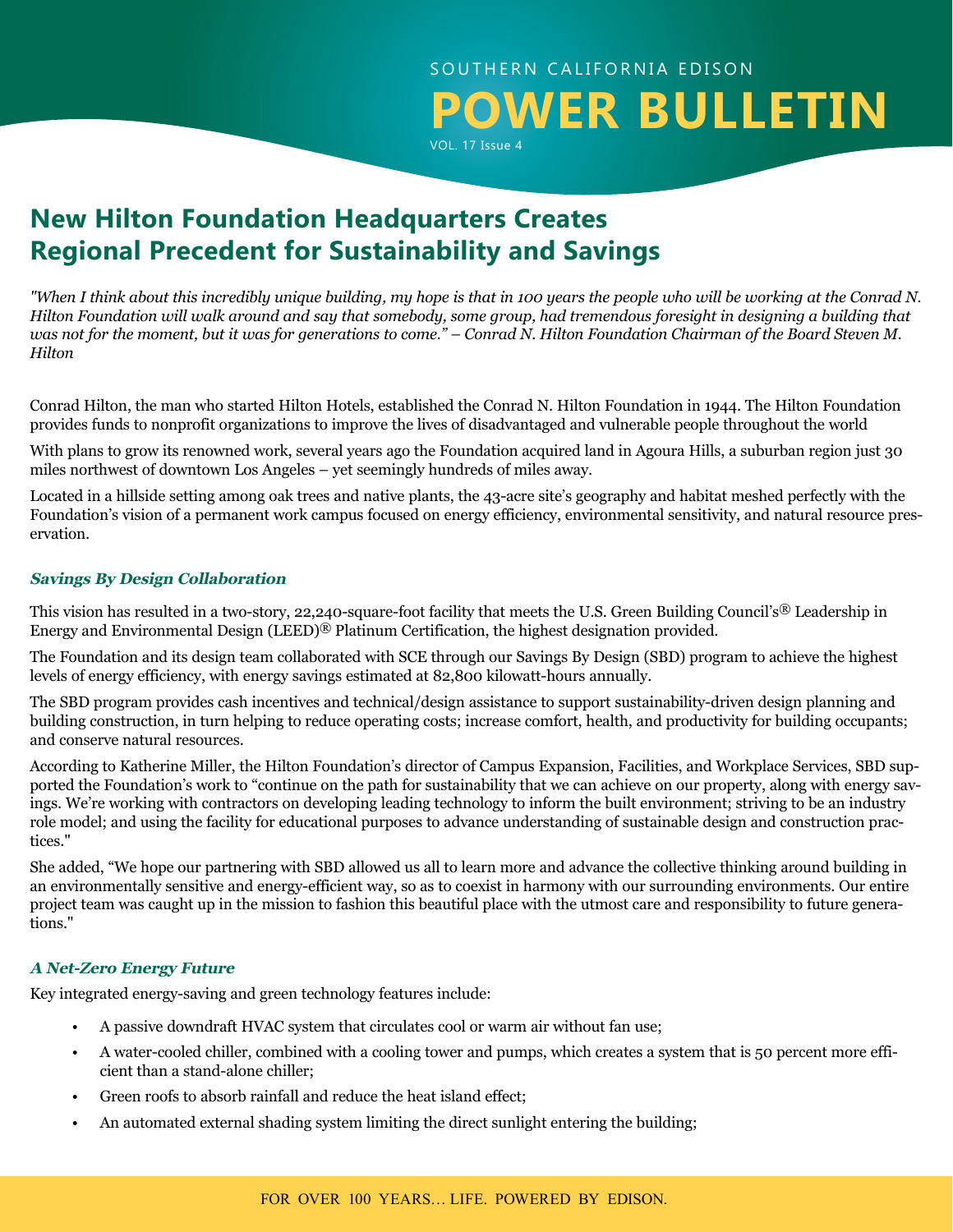- Maximum daylight as the primary light source for all work and circulation spaces;
- Improved interior lighting performance through use of strategies such as building orientation and light-reflecting materials;
- Electric car charging stations for employees' use; and
- A 115-kilowatt solar photovoltaic array that provides overall energy savings of 95 percent compared to a codecompliant building system.

The building's developers and architects focused on many other areas of environmental stewardship, including water efficiency, indoor air quality, use of responsible construction materials and practices, and much more.

But this is just the beginning for the Hilton Foundation's sustainable campus. Its four-phase plan eventually will result in more than 90,000 square-feet of building space with a goal, Miller noted, of achieving net-zero energy use on the campus, without any carbon offsets, while continuing the Foundation's artful encounter between nature and technology.

Project contractors:

- Project Manager: Bigelow Development Associates
- Architect/Interior Designer: ZGF Architects LLP
- General Contractor: MATT Construction

To learn more about SCE energy management solutions, ways to reduce your energy usage, and manage your energy costs, visit us *[online](https://www.sce.com/wps/portal/home/business/!ut/p/b1/04_Sj9CPykssy0xPLMnMz0vMAfGjzOINLdwdPTyDDTzdg8yNDDy9wlx9_J0MjQxMjIAKIoEKDHAARwNC-sP1o8BKLN0NXD28_IFKQgKNDTyNAw38gh0djQ0MzKAK8FhRkBthkOmoqAgAS2tzeQ!!/dl4/d5/L2dBISEvZ0FBIS9nQSEh/?from=business)* or call your SCE Account Manager.



**SCE Programs Utilized:** Savings By Design

**Results:** Estimated energy savings of approximately 82,800 kWh and 36 kW of demand annually, a customer incentive of nearly \$37,000, and a design team incentive of nearly \$9,500.

To learn more about Savings By Design, visit *[savingsbydesign.com](http://savingsbydesign.com)* and *[energydesignresources.](http://energydesignresources.com) [com](http://energydesignresources.com)*.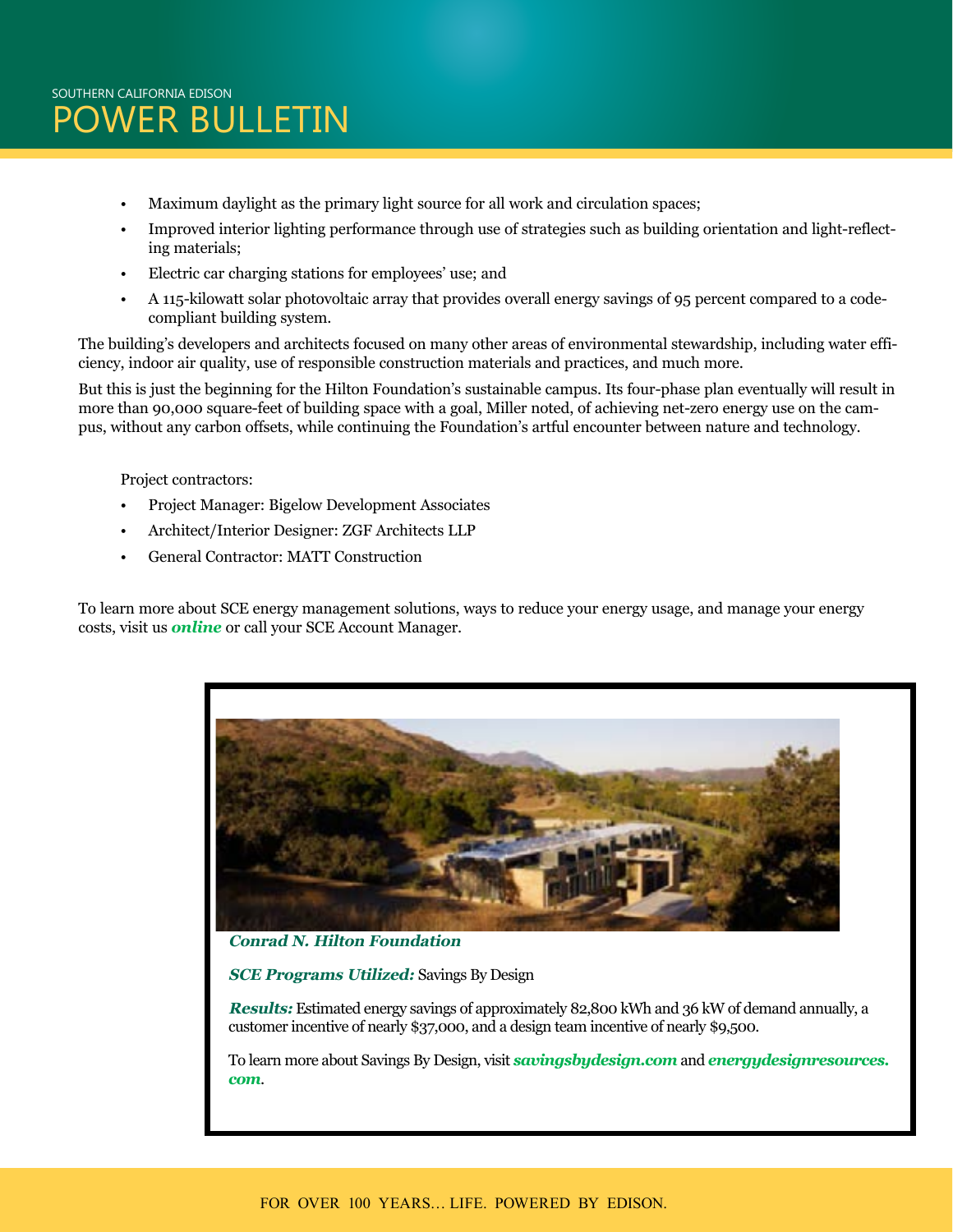### SOUTHERN CALIFORNIA EDISON POWER BULLETIN

*This case study is provided for your general information and is not intended to be a recommendation or endorsement of any particular product or company, or a representation of any actual or potential future energy or monetary savings for other customers.* 

*These programs are funded by California Utility ratepayers and administered by SCE under the auspices of the California Public Utilities Commission (CPUC). Programs are offered on a first-come, first-served basis and are effective until funding is expended or the program is discontinued. Programs may be modified or terminated without prior notice.* 

*The information contained herein does not replace pricing information contained in any CPUC-approved tariff. Please refer to the tariffs for the programs described for a complete listing of terms and conditions of service, which can be viewed online at <i>[sce.com/regulatory](http://www.sce.com/regulatory)*.

# **Your Resource for Power Outage Information**

Learn more about our processes for maintenance and repair power outages, as well as outage communication resources and tools, at one of our upcoming free 1.5-hour Customer Outage Schools being held throughout the region. All courses take place from 10 a.m. to 11:30 a.m. Upcoming dates and locations include:

- September 5, Goleta
- October 12, Torrance
- October 13, Cathedral City
- October 17, Broadcast via Skype
- October 24, Long Beach
- October 26, Goleta

For registration, visit our *[Outage School Registration Page](https://survey.sce.com/perseus/se.ashx?s=0B87A62B073C413F)*. Also find more resources at our *[online Outage Center](https://www.sce.com/wps/portal/home/outage-center/!ut/p/b1/lVLBUoMwEP0VPfTIZJkQEo5ppwPUKiIUCxcmTdOKWqAaO-rXGyonZ4rtnrIz7719m7eoQEtU1OJQbYWumlq8dn3hljbzeRAmELJ5RiEc-0mc3WcQeLYB5AYAJ4rDkR8F9iRghu_HCQa-cCaB53IbwEGPqECFrHWrn1D-LlUpm1qrWpeqHkH_HkHzocVWXUnTqLeO0cpqjfIVJsxjlFgbd7W2HEcSS9iEWIpKoTaCYmbT3uGAhX82PDochvwCPB-mwSwyI9IYQ4hjuEs4xwBuDxj4pdyYpCdHEEDJhVv_EYyID0Zw6t_cjlOAlF4sODvjEqrn_b7gJs8ut0-NlmcG2u4WO4a_rJcHBpi0h-85v_4BTaC7ZQ!!/dl4/d5/L2dBISEvZ0FBIS9nQSEh/)*.

### **Register Today for SCE's Annual Water Conference: Sept. 12-13**



Don't miss out on SCE's 23rd Annual Water Conference, a FREE two-day engaging and informative event that will address topics highlighting challenges faced by the California water sector, as well as the critical water-energy nexus.

Specifically, the event will cover state and regional issues; share updates on efforts to advance energy and water policy initiatives; and provide an opportunity to hear from representatives of businesses that have successfully implemented energy efficiency, Demand Response, and other energy-related technologies to help manage their water use.

We're here to demonstrate new and creative ways to save energy, money, and the environment.